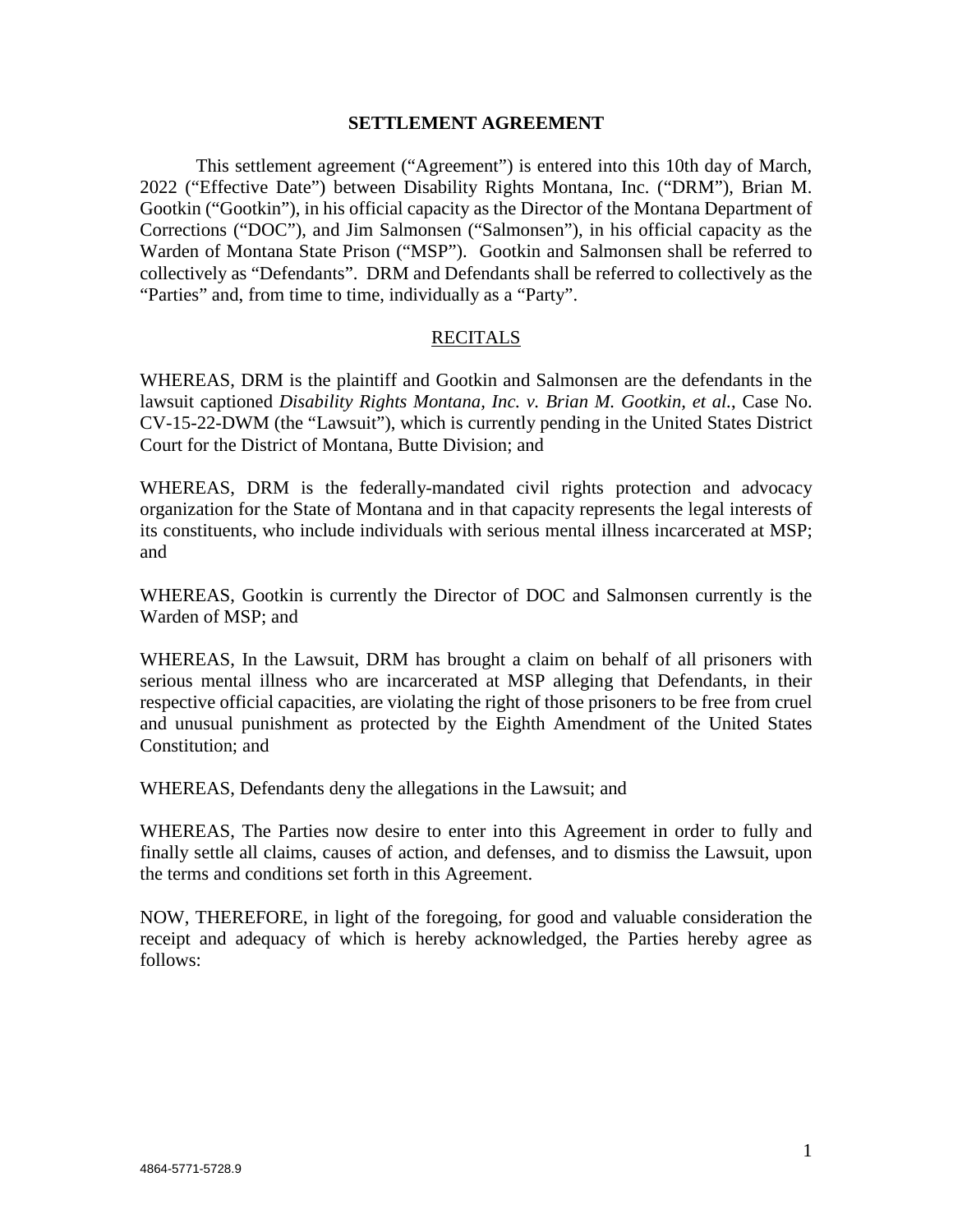# **I. HOUSING AT MSP OF INMATES WITH SEVERE MENTAL ILLNESS (SMI)**

- a. Subject to the exceptions set forth below in the subsections b. through d., within six (6) months of the Effective Date, all cells used to house SMI inmates at MSP shall have at least the following features:
	- i. Clear, unfrosted exterior windows that allow natural light into the cell, other than cells that are not located on an exterior wall;
	- ii. Stainless steel toilet and sink, each with a potable water source; and
	- iii. Platform beds with pad and pillow, which pillow can be built into the platform bed or separate.
- b. The safe cells, which the parties understand to mean the 3 cells located in the Restrictive Housing Unit ("RHU") and Secure Adjustment Unit ("SAU") that currently contain squat toilets, are excepted from the requirement set forth above in subsection I.a.(i). Defendants will bring the safe cells into compliance with the requirements set forth above in subsections I.a.(ii) and (iii) within one year from the Effective Date.
- c. One observation cell in the infirmary shall be maintained as a dry cell and is excepted from the requirements set forth in subsection I.a.(ii) and (iii) of this Agreement, provided that any inmate temporarily housed in such observation cell shall be allowed access to a sink and toilet with potable water sources upon reasonable request.
- d. Frosted windows may be used only if reasonably necessary in certain cells to maintain the safety and security of the inmates, staff, and the institution. Such justification will be documented and must be approved by the Warden of the Montana State Prison, with copies of such documentation and approval to be provided to DRM within 30 days during the duration of the independent monitoring period.
- e. When an inmate with SMI is placed in a safe cell, the safe cell may be used on a temporary basis as a safe space in the following circumstances, but in no instance for longer than a Qualified Mental Health Professional ("QMHP") determines is necessary:
	- i. when the inmate has already been placed on Close Watch or Constant Watch (as those terms are defined herein);
	- ii. for temporary placement if the inmate asks to go to a safe cell;
	- iii. for temporary placement when the inmate is exhibiting signs of suicidality or appears reasonably likely to engage in severe selfharm;
	- iv. for temporary placement if the inmate is actively assaultive and poses a substantial risk of bodily harm to himself, staff, or other inmates.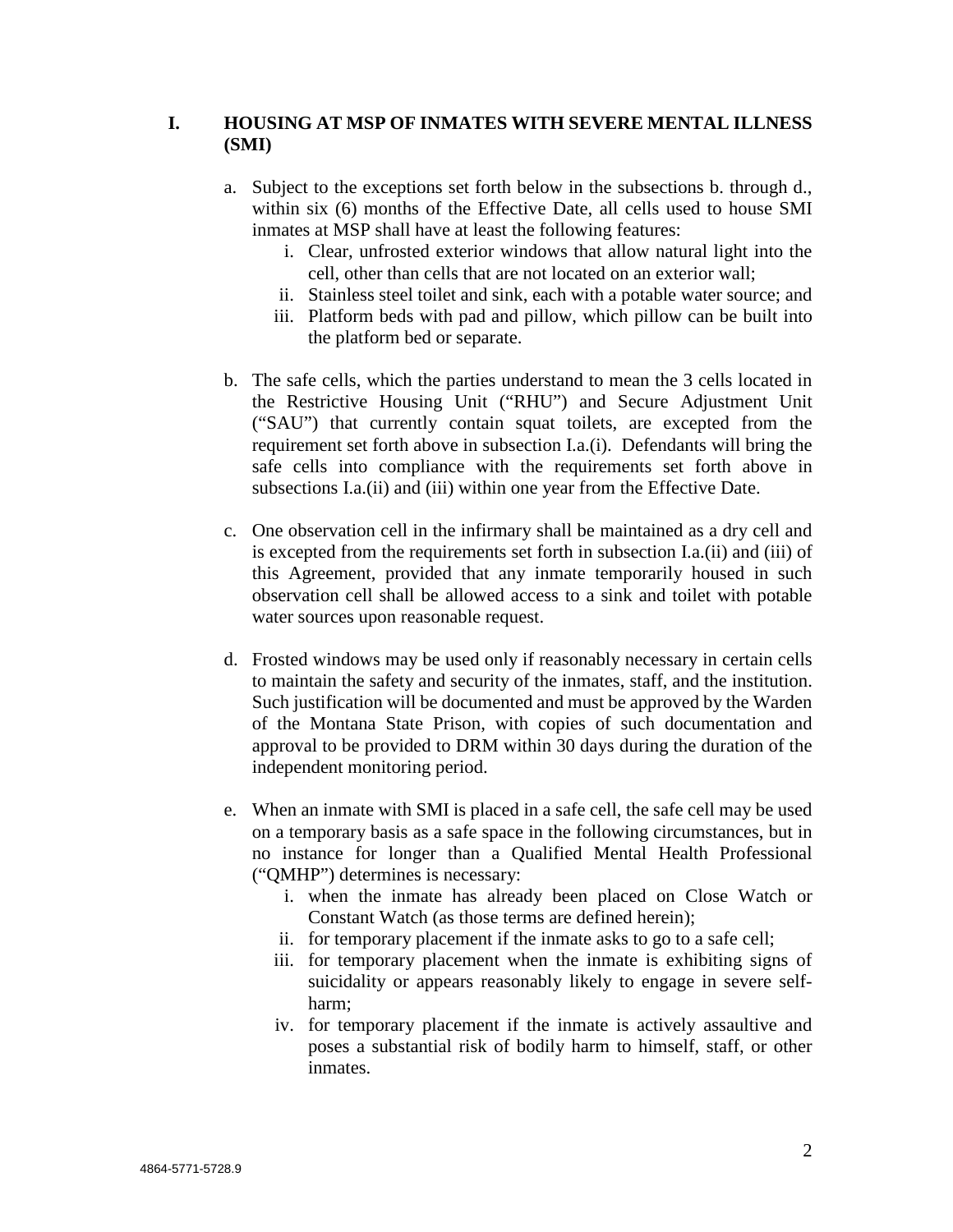- f. Defendants will prioritize placing SMI inmates experiencing a mental health crisis in MSP's infirmary, or in another placement other than a safe cell, until stabilized. However, assuming the conditions set forth above in subsection e. exist, a safe cell may be used if:
	- i. a QMHP makes a documented determination that, given the inmate's degree of crisis, placement in a safe cell is preferable to moving the inmate to the infirmary or another location; or
	- ii. there are no available cells or insufficient staffing in the infirmary.
- g. The garments and footwear provided to an SMI inmate will be based on a QMHP's assessment of the inmate's degree of suicidality, with an article of clothing to be reintroduced to the inmate once a QMHP determines that the article no longer places the inmate at risk.
- h. All SMI inmates shall have access to soap, deodorant, toothbrushes, and toothpaste for use in their cells absent an immediate, documented danger that such items will be destroyed or used for self-harm. In such cases, reasonable efforts shall be made to use substitutes or facilitate supervised use of the items.
- i. Defendants shall adopt or amend one or more Policies (defined below) consistent with the terms of subsections I.c and I.e-h.

# **II. MINIMUM TIME OUT OF CELL FOR SMI INMATES IN RHU AND SAU**

- a. Except for inmates on Constant Watch or Close Watch (as those terms are defined herein), an SMI inmate shall be given an opportunity to receive at least four hours per day of out-of-cell time, and shall not be confined to a cell for more than 20 hours per day, unless a QMHP makes a written determination that:
	- i. it is necessary to protect the inmate or other inmates from a dire and imminent risk of harm; and
	- ii. confining the inmate to a cell for more than 20 hours per day would not exacerbate or worsen the inmate's SMI.
- b. If an SMI inmate does not receive at least four out-of-cell hours in a given calendar day, the reason(s) (e.g. inmate refused, unscheduled absence by programming leader) will be documented.
- c. Except for inmates on Constant Watch or Close Watch (as those terms are defined herein) and those for whom a QMHP has made a written determination as outlined in II.a, during each 7-day week (Sunday at 12:00 am to Saturday at 11:59 pm), SMI inmates shall receive:
	- i. At least 10 hours of out-of-cell unstructured activity, such as outdoor recreation or time in an indoor day room; and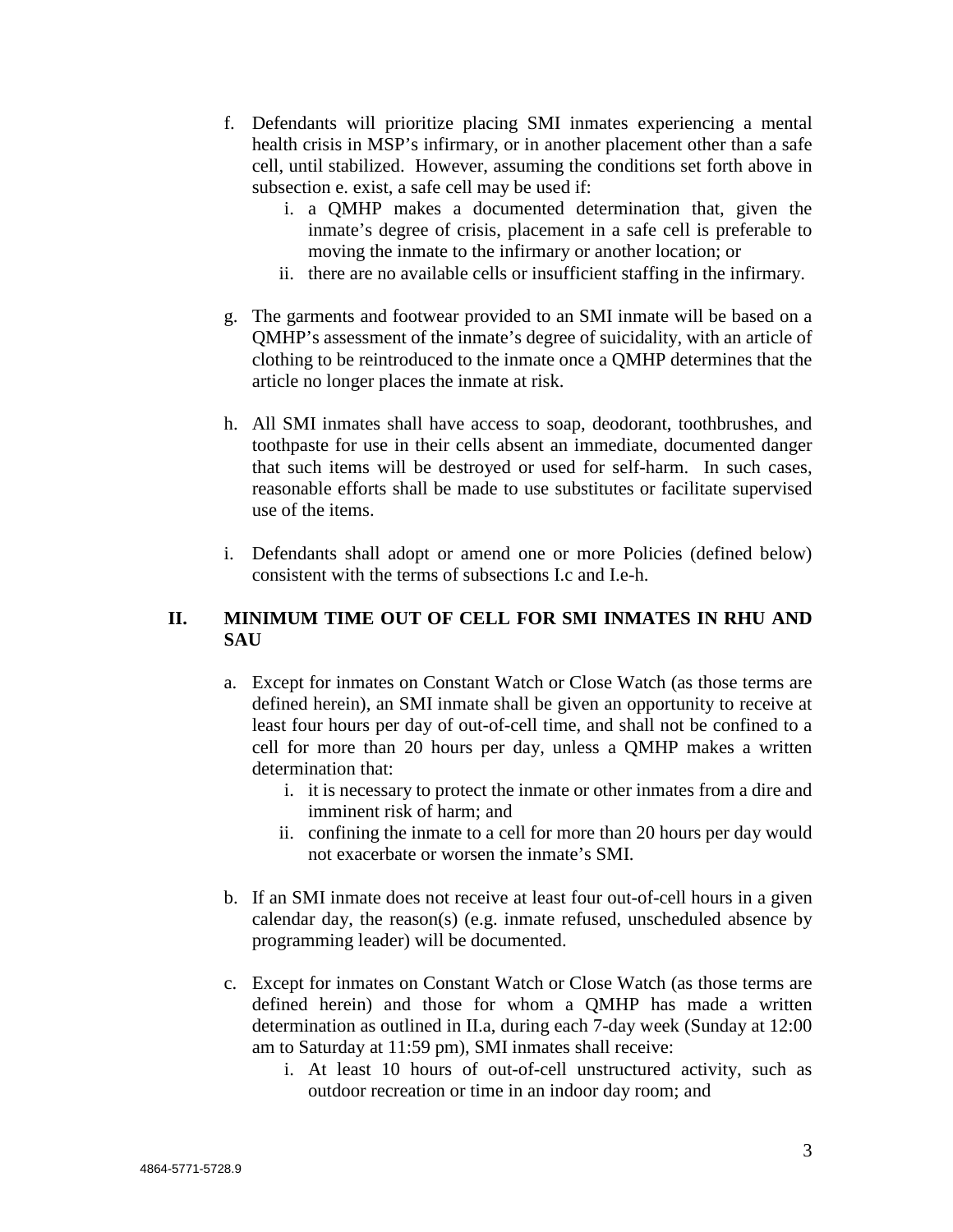- ii. At least 3 hours of structured activity, such as individual or group counseling, medication education class, or anger management class, at least 1 hour of which must be out of cell. Structured activities are those which are directed, organized, and regularly scheduled.
- d. The minimums set forth in section II.c may overlap with, and are not in addition to, the minimum daily out-of-cell time set forth in in section II.a.
- e. The minimums set forth in section II.c shall:
	- i. Not include time spent conducting daily prison routines such as showering, haircuts, attending or being interviewed for administrative or disciplinary hearings or matters, or visits to a medical professional for a physical ailment; and
	- ii. Be documented by Defendants in an electronically readable format that can be readily downloaded into Microsoft Excel format and quantitatively analyzed and includes documentation of, among other things, the identity of the inmate, the activities engaged in, the time out of cell, and whether the inmate refused to engage in an activity.
- f. Defendants shall adopt or amend one or more Policies (defined below) consistent with the terms of this section II.

### **III. RECREATION AND PROGRAMMING FOR SMI INMATES IN RHU AND SAU**

- a. Defendants shall offer daily outdoor recreation for SMI inmates at specific times that are predictable and rotating (i.e. occur at different times of day according to pre-set schedules made accessible to the inmates in advance).
- b. Defendants shall offer structured activities and programming to SMI inmates at specific times that are predictable and rotating (i.e. occur at different times of day according to pre-set schedules made accessible to the inmates in advance). These activities may include, but are not limited to, the following:
	- i. Group meals;
	- ii. Educational opportunities;
	- iii. Hygiene instruction;
	- iv. Exercise and athletics;
	- v. Arts and crafts;
	- vi. Movies with discussion sessions;
	- vii. Book clubs;
	- viii. Guided meditation;
	- ix. Yoga;
	- x. Cognitive behavioral programs; and
	- xi. Inmate-led courses.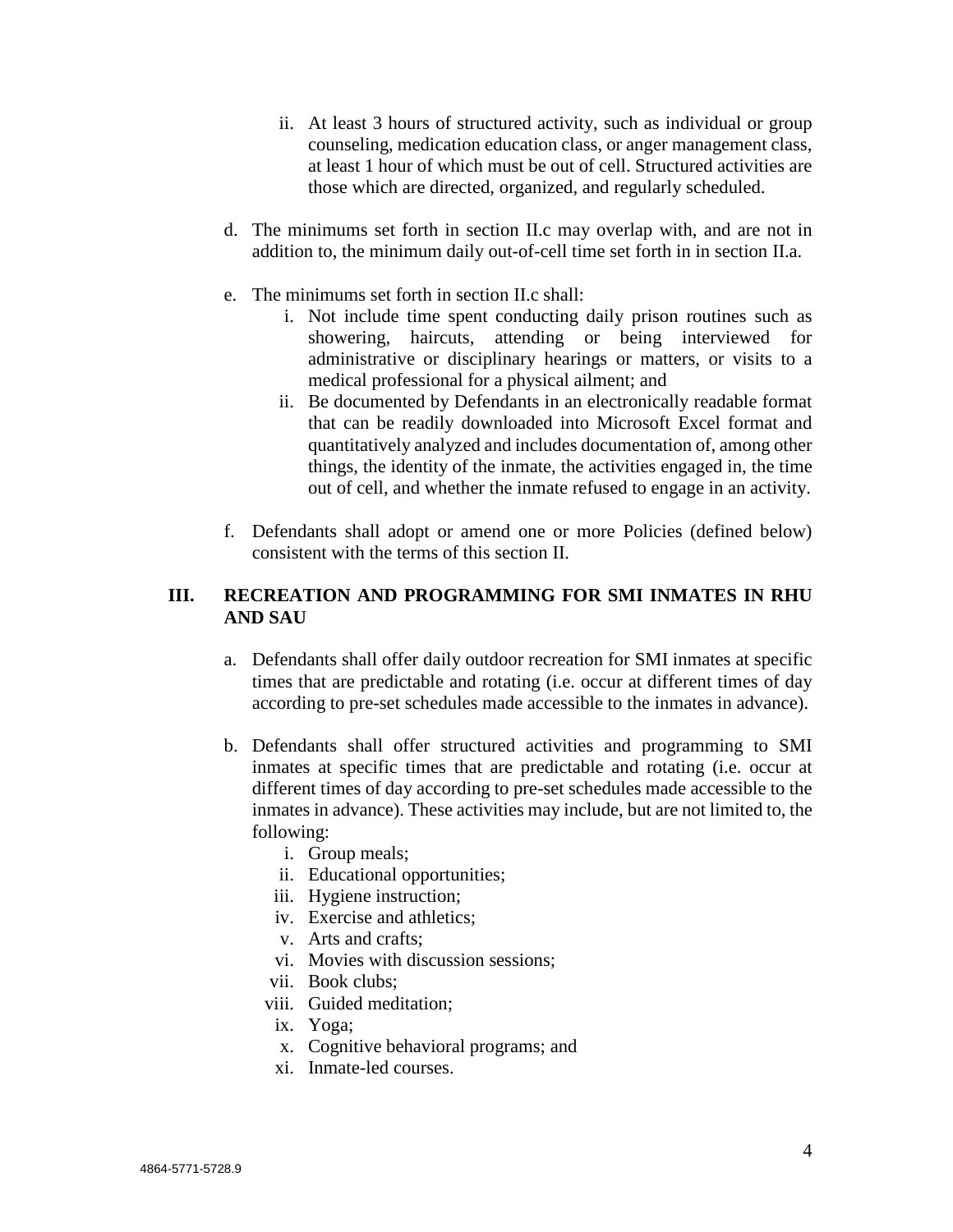c. To the extent Defendants determine that an SMI inmate must be held out of group recreation and activities, Defendants shall develop a written plan for the SMI inmate's eventual return to group recreation and activities, including without limitation incentives for accomplishing certain milestones or refraining from specific behavior for a set period of time, into the SMI inmate's individual treatment plan. The inmate shall have the same rights in development of this plan as the inmate has in development of their individual treatment plan (see Section V(d), *infra*).

#### **IV. AMENDMENT OF DOC AND MSP POLICIES**

- a. Within three months (3) of the Effective Date, to the extent any State of Montana Department of Corrections Policy Directives (collectively, "DOC Policies") or Department of Corrections Montana State Prison Operational Procedures (collectively, "MSP Policies," and together with the DOC Policies, the "Policies") contain terms that are inconsistent with the terms of this Agreement, this Agreement shall control.
- b. Where necessary Defendants will adopt new Policies or amend existing Policies to conform to the terms of this Agreement within six (6) months of the Effective Date. DOC and MSP shall comply at all times with the Policies, as amended.
- c. Amendments to Policies shall at a minimum and without limitation include the following:
	- i. Defendants shall add clarification to Policies in which "Qualified Mental Health Professional" and/or "QMHP" is used that the term is not to be interpreted to include Mental Health Technicians.
	- ii. Defendants shall adopt a formal written policy addressing water abuse by SMI inmates that shall provide, among other things, that (A) if a staff member determines that water abuse by an SMI inmate has been demonstrated or is a reasonable and imminent concern, then access to running water in the SMI inmate's cell will be limited to 5-10 minutes hourly for toileting and clean up between the hours of 6:00 am MT to 10:00 pm MT, and as needed overnight, and (B) in such instances, MSP staff will provide a paper cup for drinking, toilet paper and paper towels as reasonably requested by the inmate. If an SMI inmate's water is turned off, the SMI inmate shall be provided with water upon request as necessary for hygiene and drinking purposes.
	- iii. Defendants shall adopt a formal written policy stating that prior to a planned use of force, Defendants shall assign either a QMHP not involved in the conflict with the SMI inmate or another person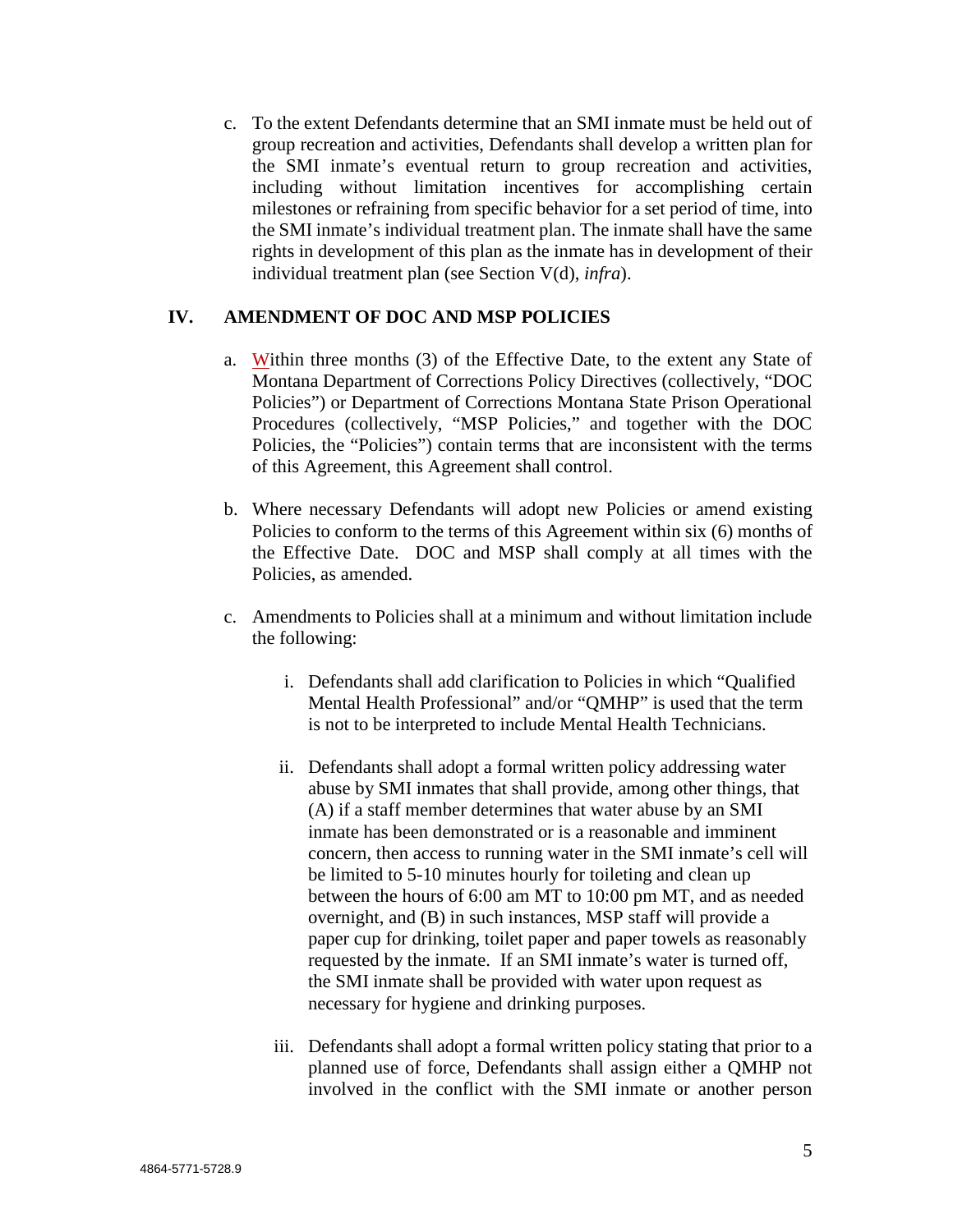trained in crisis intervention to attempt a de-escalation of the conflict and eliminate the need to use force against the SMI inmate. However, a planned use of force may be implemented without the involvement of a QMHP or person trained in crisis intervention if such a person is not available on site and circumstances dictate an immediate planned use of force, provided that the planned use of force is videotaped.

- iv. Disciplinary detention of SMI inmates:
	- 1. Defendants shall conduct a mental health evaluation or screening before implementing disciplinary detention of an SMI inmate to determine if an infraction by an SMI inmate is a manifestation of the SMI inmate's mental illness. If the infraction is a manifestation of the SMI inmate's mental illness, the SMI inmate should not be subjected to discipline for that behavior. If the infraction is not a manifestation of the SMI inmate's mental illness, then the SMI inmate may be placed in disciplinary detention, provided that punishment may not include placement into conditions of confinement less than the minimum standards set forth in this Agreement. The degree of discipline and length of time in disciplinary detention shall be determined on a case-bycase basis that includes the input of a QMHP. A behavior is a manifestation of an inmate's disability if the behavior was caused by or has a direct and substantial relationship to the inmate's SMI. The results of this manifestation determination shall be documented in writing and shall include:
		- a. Identification of the individual(s) who conducted the manifestation determination review;
		- b. Identification of any documents reviewed in the determination; and
		- c. Identification of any other sources of information utilized to make the determination.
	- 2. Whenever separate detention cells are available, Defendants will place SMI inmates in disciplinary detention in different blocks from non-SMI inmates. However, if an SMI inmate is allowed to serve his disciplinary detention time on blocks A or B of the SAU, nothing in this provision is intended to prohibit the housing of death row inmates on Level 5 of the administrative step-down program with SMI inmates.
- v. Restrictive Housing Step-Down Program, MSP Policy 3.5.1, section  $III.D:$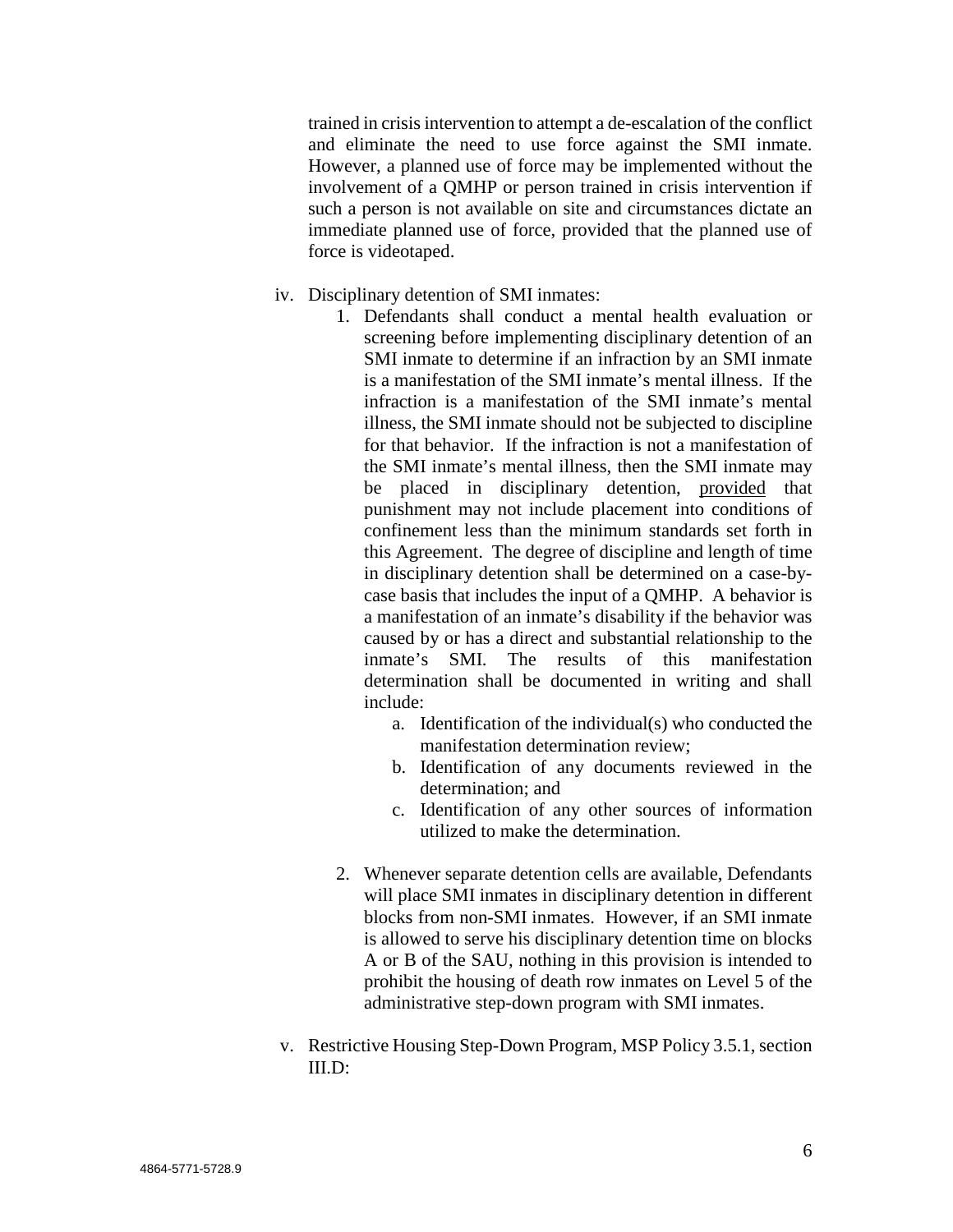- 1. The step-down program (i.e. the path toward returning to general population) for SMI inmates shall be separate and apart from the existing four-level (Levels 1-4) program outlined in MSP Policy 3.5.1. The separate step-down program protocol for SMI inmates (Level 5) will be outlined in Policy.
- 2. Written policy will reflect that the step-down program for an SMI inmate will consist of an individualized assessment as to whether the inmate is capable of transitioning or returning to general population and a series of milestones tailored to the inmate's individual needs and condition the satisfaction of which will allow the inmate to transition toward, and eventually into, general population housing.
- 3. A QMHP shall incorporate into each SMI inmate's stepdown plan privileges for achieving certain progress milestones. Defendants may also establish conditions under which the SMI inmate would have privileges rescinded.
- vi. Suicide Prevention and Risk Management:
	- 1. Upon observation or receipt of evidence that an inmate is at risk of severe self-harm or suicide, Defendants shall place the inmate in a room that complies with the provisions of this Agreement, with features and privileges compatible with the inmate's level of risk. Removals to a more restrictive confinement based on a dire, imminent safety need must be time-limited to the period during which the dire, imminent safety need or other crisis is actively present and persisting and shall be terminated once the need or crisis is abated, allowing a reasonable amount of time for an appropriate assessment by a QMHP.
	- 2. Once a QMHP has determined that the inmate has stabilized, the inmate shall be allowed to take a shower and thereafter to place a phone call to a recipient of the inmate's choosing. These activities shall be documented.
	- 3. Inmates determined to be at risk of severe self-harm or suicide shall be classified as either (i) "Constant Watch", meaning they must be observed in-person by a staff member at all times until their risk level allows them to be reclassified to Close Watch (as defined herein) or, if constant observation is not possible, then the inmate must be observed in-person by a staff member at irregular intervals no less than four minutes apart, or (ii) "Close Watch", meaning the inmate must be observed in-person by a staff person at irregular intervals no less frequent than 15 minutes apart.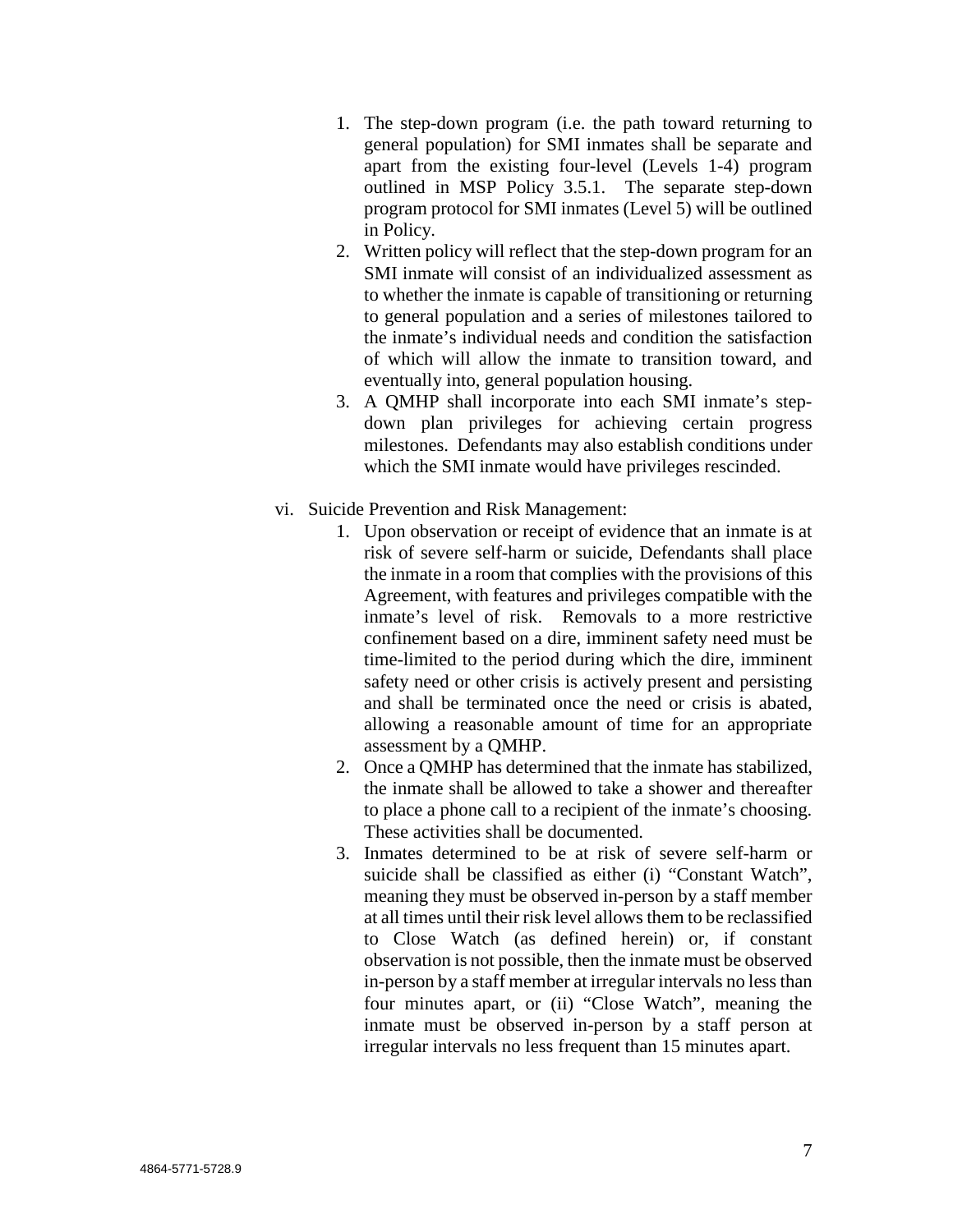- 4. For purposes of Close Watch and Constant Watch, video monitoring may be used, but not as a substitute for in-person observation.
- 5. All self-harm or suicide risk assessment shall be performed by a QMHP. If a non-QMHP staff person conducts an initial suicide screening, the staff person will immediately report the event that gave rise to the screening to a QMHP and ensure the inmate is safe either in his cell or an alternative placement pending an assessment by a QMHP.
- 6. QMHPs will develop an individualized suicide prevention plan for each inmate who is determined to be at risk of severe self-harm or suicide. For those inmates who have been so determined prior to their incarceration at MSP, this plan will be created when the inmate is admitted to MSP.
- 7. Defendants shall review and modify an inmate's suicide prevention plan as necessary to meet the inmate's therapeutic needs as determined and documented in writing by a QMHP.
- 8. Inmates determined to be at sufficient risk of severe selfharm or suicide to be placed on Close Watch or Constant Watch shall be allowed, to the extent approved by the Classification Review Committee (CRC) as that term is currently defined in MSP operation procedure, which is to include a QMHP's clinical assessment, each of the following:
	- a. Visitations and phone calls;
	- b. Daily out-of-cell interaction with a QMHP;
	- c. Continued access to mail, e-mail, in-cell activities such as tablets and music, and mental health therapy; and
	- d. Continued access to items to meet basic needs such as eyeglasses, walkers, underwear and socks, and hearing aid and hearing aid batteries.
- 9. If an inmate is on Constant Watch for seven consecutive days, then a QMHP should consult with the treatment team and determine whether escalated treatment is necessary, including without limitation whether the SMI inmate should be transferred to a care facility outside MSP.

# **V. TREATMENT PLANS**

a. Defendants shall cause its QMHPs to develop and implement a written individual treatment plan for each individual housed at MSP who is designated as an SMI inmate.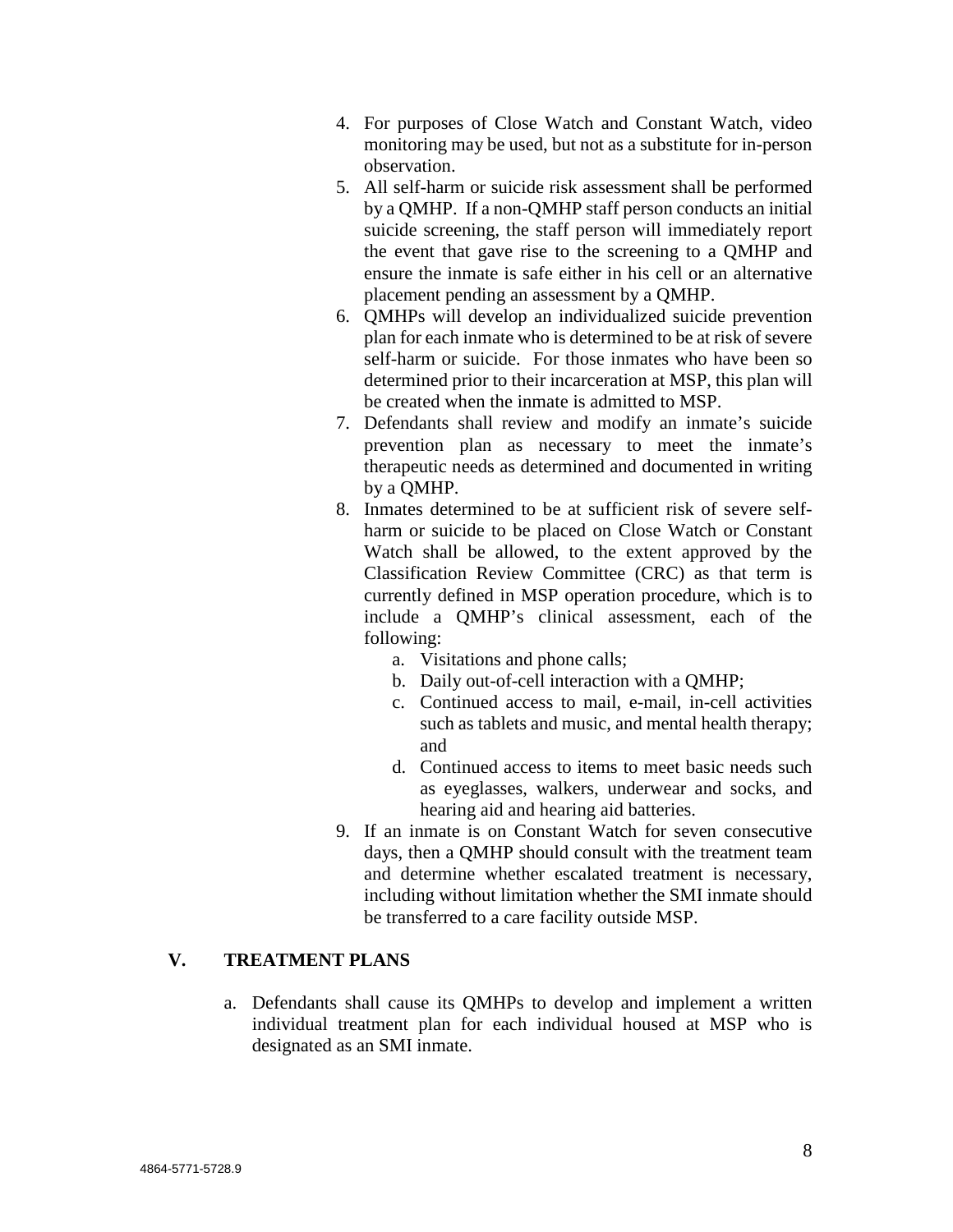- b. Any treatment plan developed in accordance with section V.a of this Agreement shall contain at least the following:
	- i. a statement of the nature of the inmate's mental health condition;
	- ii. a statement of the specific treatment needs of the inmate;
	- iii. an objective description of treatment goals, with a projected timetable for their attainment;
	- iv. measurable outcomes that will indicate the attainment of treatment goals;
	- v. a description and allocation of staff responsibility for attaining each treatment goal;
	- vi. all recommended unstructured and structured activities to be provided to the inmate; and
	- vii. a suicide safety plan with the input of the inmate, in cases where the inmate has shown signs that the inmate will engage in severe selfharm or attempt suicide.
- c. Overall development, implementation, and supervision of the treatment plan must be assigned to a QMHP.
- d. SMI inmates shall have the right:
	- i. to obtain a copy of their individual treatment plan;
	- ii. to ongoing participation, in a manner appropriate to the inmate's capabilities, in the planning of mental health services to be provided and in the revision of the treatment plan;
	- iii. to a reasonable explanation by a QMHP of the following, in terms and language appropriate to the inmate's condition and ability to understand:
		- 1. the inmate's general mental condition and, if given a physical examination, the inmate's physical condition;
		- 2. the objectives of treatment;
		- 3. the nature and significant possible adverse effects of recommended treatments;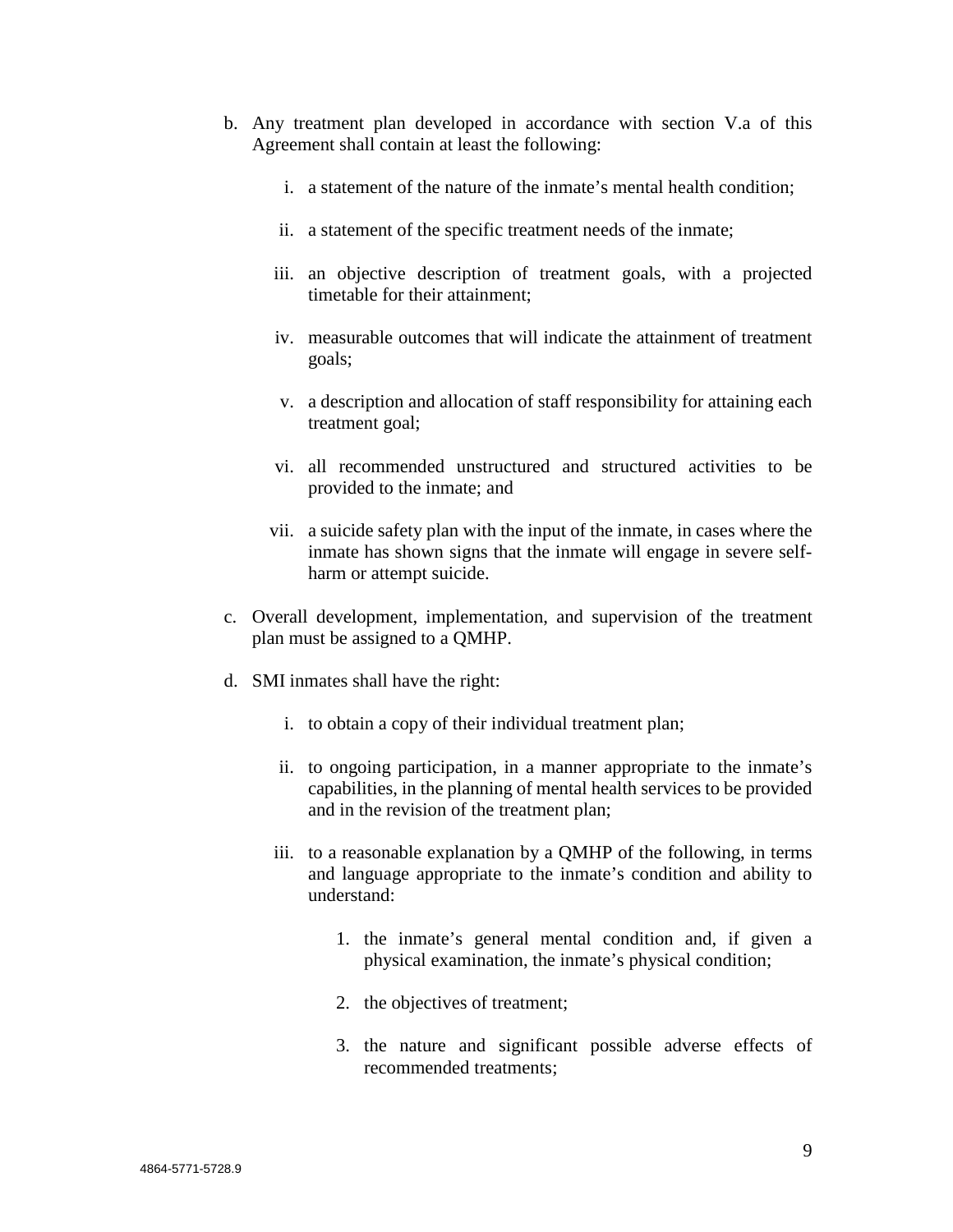- 4. the reasons why a particular treatment is considered appropriate;
- 5. the reasons why access to certain visitors may not be appropriate; and
- 6. not to receive treatment established pursuant to the treatment plan in the absence of the inmate's informed, voluntary, and written consent to the treatment, except treatment during an emergency situation if the treatment is pursuant to the written opinion of a QMHP and as permitted by law.

# **VI. STAFFING**

- a. Defendants believe current mental health staffing levels at the Montana State Prison satisfy, at a minimum, the industry standard of care and applicable law. That said, Defendants desire to provide additional mental health services to the mentally ill population at MSP. During the Executive Planning Process leading up to the 2023 legislative session, Defendants will request that the Governor's budget include the following FTE to be added in the department's base budget:
	- i. Three (3) additional licensed therapists;
	- ii. Three (3) additional mental health technicians; and
	- iii. Two (2) additional activities coordinators.
- b. Should these positions be included in the Governor's budget presented to the 2023 legislature, the parties will jointly support the request through the budget process.

### **VII. TRAINING**

- a. All correctional officers at MSP whose primary assignment requires them to work with SMI inmates in the Restrictive Housing Unit or Secure Adjustment Unit shall receive a minimum of 30 hours of training within the first year after the Effective Date or of their assignment (as applicable). Such training shall include:
	- i. The identification and custodial care of inmates with SMI;
	- ii. The definition of SMI;
	- iii. Symptoms of SMI;
	- iv. Interpreting and responding to symptomatic behaviors;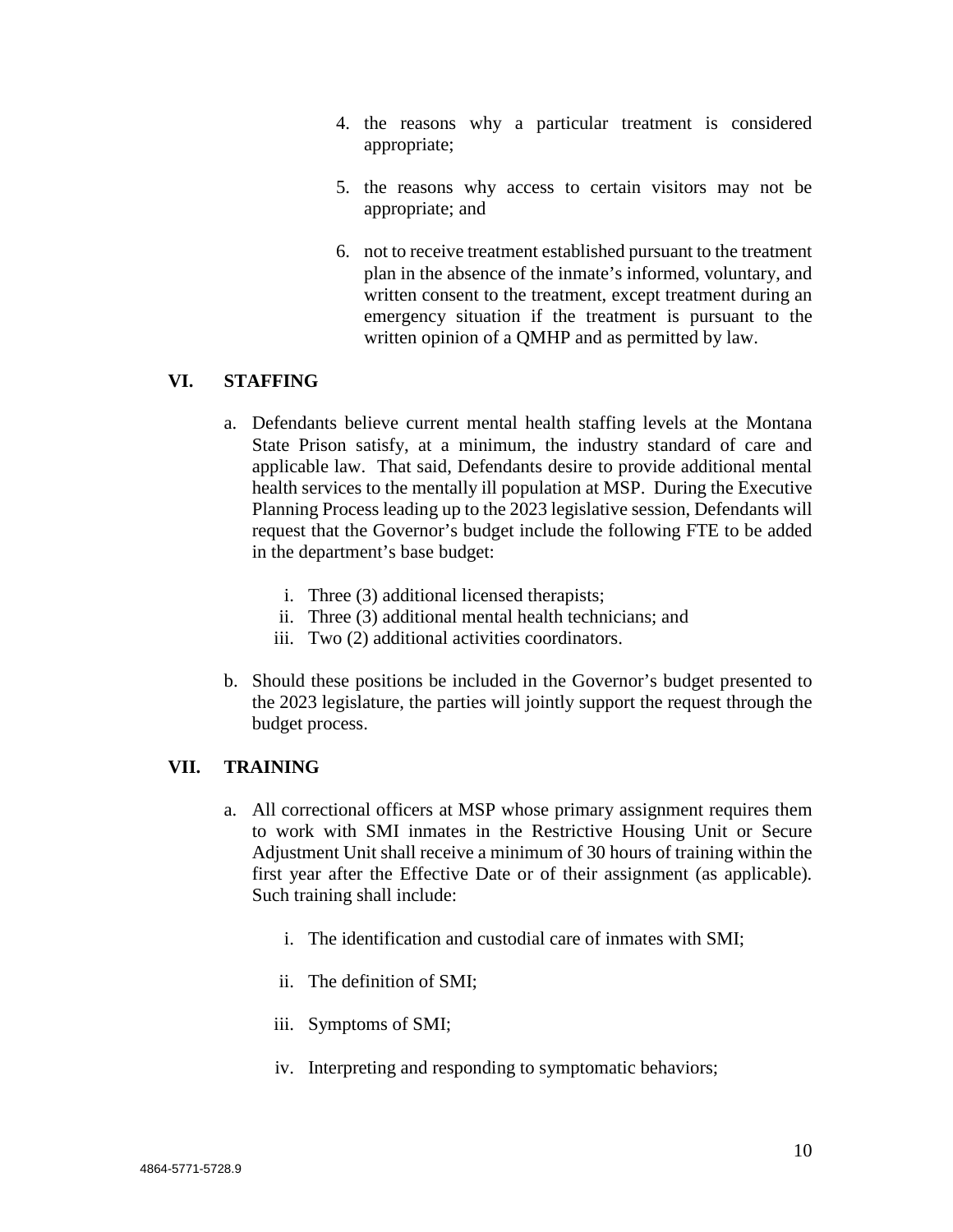- v. Recognizing decompensation;
- vi. Recognizing and responding to indications of suicidal thoughts, expressions and behaviors;
- vii. Suicide prevention techniques, including without limitation proper monitoring of an inmate on Close Watch or Constant Watch and documentation of observations;
- viii. Responding to mental health risks, including suicide intervention, self-harm intervention and cell extractions;
	- ix. Recognizing common side-effects of psychotropic medications;
	- x. Professional and humane treatment of SMI inmates;
	- xi. Motivational interviewing;
- xii. Core Correctional Practices;
- xiii. De-escalation techniques; and
- xiv. Alternatives to discipline and use of force when working with SMI inmates
- b. All such correctional officers shall receive annual mental health and suicide prevention training totaling at least four hours per calendar year on mental health issues, with time to be allotted for additional training should it be made necessary by a significant policy change or change in applicable law.
- c. To the extent adequate training materials on each of the above topics do not already exist, Defendants shall develop appropriate training materials that address those topics within six months of the Effective Date.
- d. Within one year of the date of this Agreement, Defendants shall establish a peer support system under which SMI inmates and non-SMI inmates may volunteer to provide support to at-risk SMI inmates by engaging in activities with the SMI inmates. Defendants will identify or develop and implement research-based, peer-reviewed and appropriate training to inmates who volunteer and are accepted into the peer support program, including without limitation training on the topics listed in section VII.a of this Agreement.

#### **VIII. MENTAL HEALTH SERVICES**

a. Defendants will process all oral and written requests ("kites") for mental health or medical services made by SMI inmates as set forth below.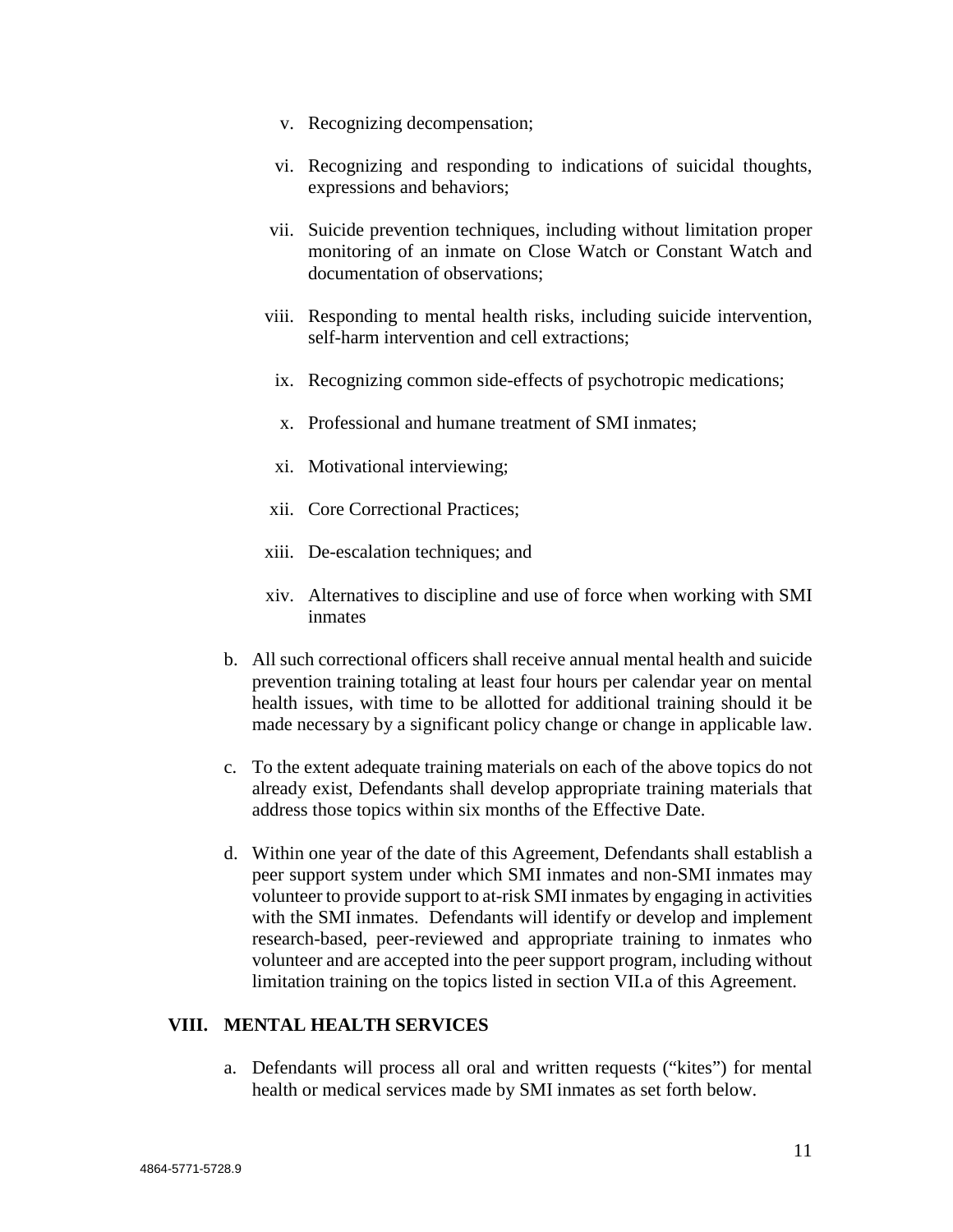- i. If an SMI inmate makes an oral request for a kite, Defendants must either provide materials for the SMI inmate to write the kite or draft the kite on the SMI inmate's behalf during the shift of the staff member who received the request.
- ii. Nothing herein precludes Defendants from relaying requests for mental health or medical services to mental health and medical staff without requiring the submission of a written kite.
- b. Defendants' QMHPs shall make no fewer than three in-person rounds per week to all SMI inmates housed at RHU and SAU.

# **IX. PROHIBITION ON CERTAIN DISCIPLINARY PRACTICES**

- a. Under no circumstances shall a prisoner receive a disciplinary write-up for self-harm or conduct that is primarily associated with self-harm. Nothing in this provision prevents MSP from issuing a disciplinary write-up for infractions that are primarily associated with motives other than self-harm.
- b. An SMI inmate shall not be in a cell for more than 24 consecutive hours unless a QMHP makes a written determination that it would be unsafe to move the inmate or the inmate refuses to move. If an SMI inmate remains in a cell more than 24 consecutive hours, a QMHP will document the reasons he was not taken from his cell.
- c. Under no circumstances shall an SMI inmate be placed on a behavior management plan (as that term is defined in the Policies).
- d. An SMI inmate may not have water turned off in his cell as punishment for a disciplinary violation. A prisoner's water may be turned off for purposes of preventing the destruction of property or conditions hazardous to inmates or MSP staff, consistent with the policy to be developed pursuant to section IV.c.ii of this Agreement.
- e. SMI inmates shall not have their food restricted or altered as a means of discipline. An SMI inmate's food may only be restricted for purposes of ensuring the safety of the inmate, other inmates, or MSP staff. In the event that an SMI inmate is threatening harm to others or himself through the use of food utensils, the inmate may be provided with food he can eat with his fingers.

### **X. APPOINTMENT OF INDEPENDENT MONITOR**

a. No later than two weeks following the Effective Date of this Agreement, the Parties will jointly select a neutral third party to serve as an independent monitor (the "Independent Monitor"). If no agreement can be made, the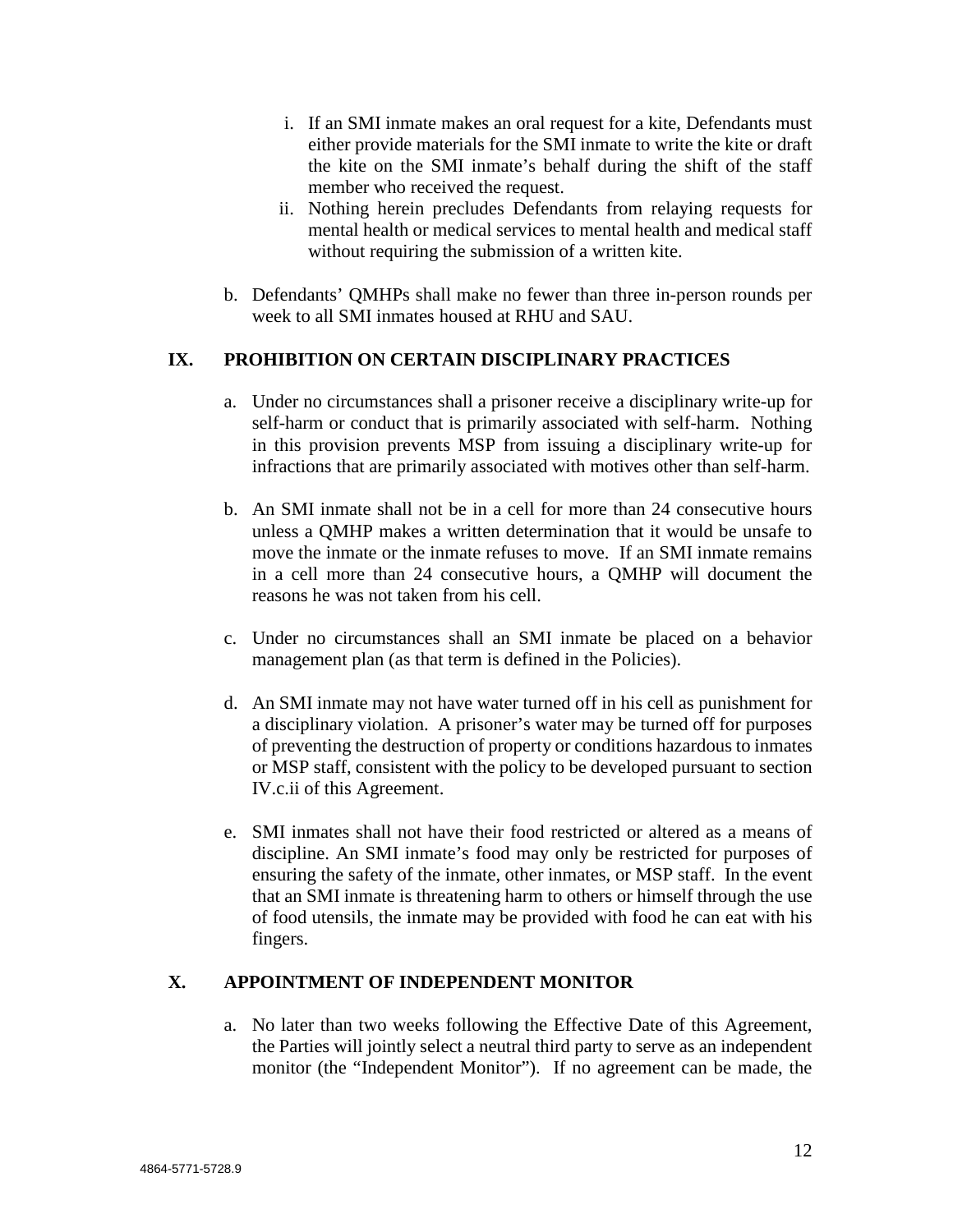Parties may each submit two candidates a designated third-party neutral, who will select the replacement Independent Monitor.

- b. The Independent Monitor shall not: (i) provide services to Plaintiffs or Defendants during the term of its monitorship and for a period of one year after the termination of the monitorship; (ii) be a former employee of any Party; (c) have any financial interest in any Party or in the Lawsuit; or (d) have served as a monitor, consulting expert, or testifying expert for any Party within the last three years.
- c. The Independent Monitor's duties, which shall be set forth in detail in a separate agreement between the Parties and the Independent Monitor, shall be to assess Defendants' compliance with the terms of this Agreement, including without limitation identifying actual or potential areas of substantial compliance, partial compliance, and non-compliance, and to bring these areas to the Parties' joint attention simultaneously.
- d. Inmates shall be allowed to send written communications to the Independent Monitor. Defendants and DRM shall jointly inform inmates of this right and provide instructions on how to transmit such communications.
- e. The Parties' agreement with the Independent Monitor shall include, without limitation, the following terms:
	- i. The initial term of the Independent Monitor shall begin on the date six (6) months following the Effective Date and continue for a period of one (1) year from that date (the "Initial Term"). Should the Independent Monitor, in their sole discretion, find good cause for an extension of the Initial Term, then the Independent Monitor shall serve for up to but not more than two additional one-year terms following the end of the Initial Term (the "Additional Term"). For purposes of this provision, good cause is defined as non-compliance with this Agreement. The Parties may jointly agree to extend the term of the Independent Monitor beyond the Initial Term or the Additional Term.
	- ii. The Defendants shall timely pay all reasonable fees and expenses incurred by the Independent Monitor, which the Independent Monitor shall invoice to Defendants on a monthly basis according to the terms of the agreement with the Independent Monitor.
	- iii. Upon 30 days' notice to Defendants, Defendants must provide the Independent Monitor with any requested documents, data, records, or information, unless such documents, data, records or information are protected from disclosure under the attorney-client privilege,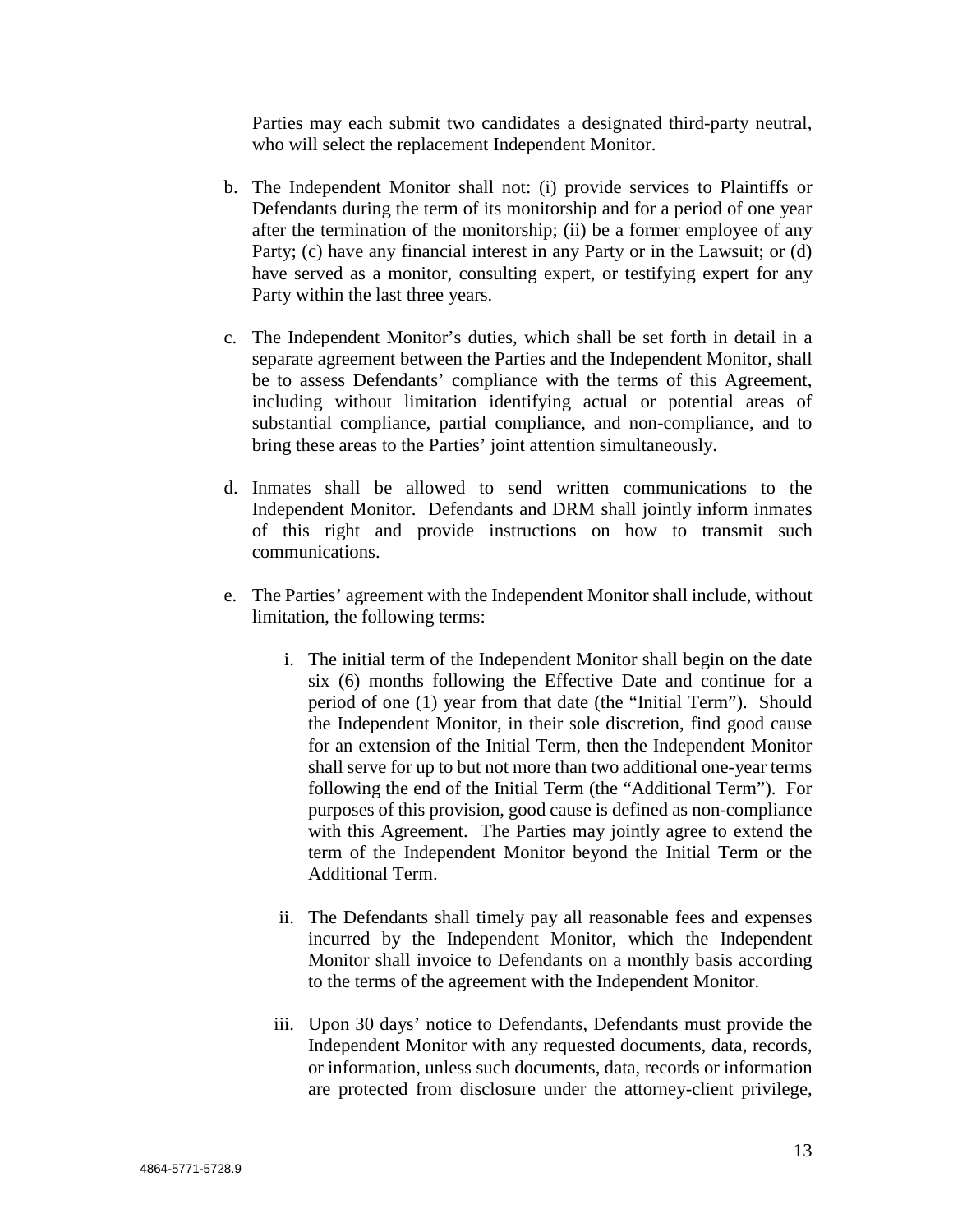work product doctrine, the privacy/confidentiality rights or inmates and/or staff who have not provided a legally sufficient release, or their disclosure is otherwise prohibited by law.

- iv. A release of information ("ROI") provided to the Independent Monitor, DRM or Defendants shall be effective pursuant to the time period set forth in the ROI, if any, or until revoked. Nothing in this Agreement requires DRM, the Independent Monitor, or Defendants to obtain additional ROIs, whether an effective ROI has already been obtained from the individual or otherwise. Defendants shall require employees and contractors to cooperate fully with the Independent Monitor.
- v. If the Defendants refuse or delay the release of information to the Independent Monitor for any reason, they shall, concurrently with the refusal, provide the Independent Monitor with a written statement of the basis for withholding the information, including:
	- 1. A description of each item of data, records, or information withheld and the basis for withholding the items which is sufficiently descriptive to allow all parties to evaluate the claim; and
	- 2. in the case of denial for alleged lack of authorization, the name of the inmate or staff member or, if available, the address and telephone number of the legal guardian, conservator, or other legal representative of an individual with SMI.

A copy of such statement shall be provided to DRM via electronic transmission at the same time as it is provided to the Monitor.

- vi. Upon 30 days' notice to Defendants, Defendants must permit the Independent Monitor access to employees and/or contractors for interviews. Nothing in this provision prevents Defendants from imposing reasonable parameters on such access so as not to substantially interfere with the ability of employees and/or contractors to perform their duties.
- vii. Upon two weeks' notice to Defendants, the Independent Monitor may conduct a tour or inspection of MSP. In the case of the Independent Monitor's investigation of a death or suspicion of an immediate threat to health or safety, such access shall be provided within 24 hours of the request. The Independent Monitor shall have access to all areas of MSP, including, without limitation all housing units and medical facilities of MSP. The Independent Monitor may conduct a tour or inspection of MSP for up to eight hours in a day,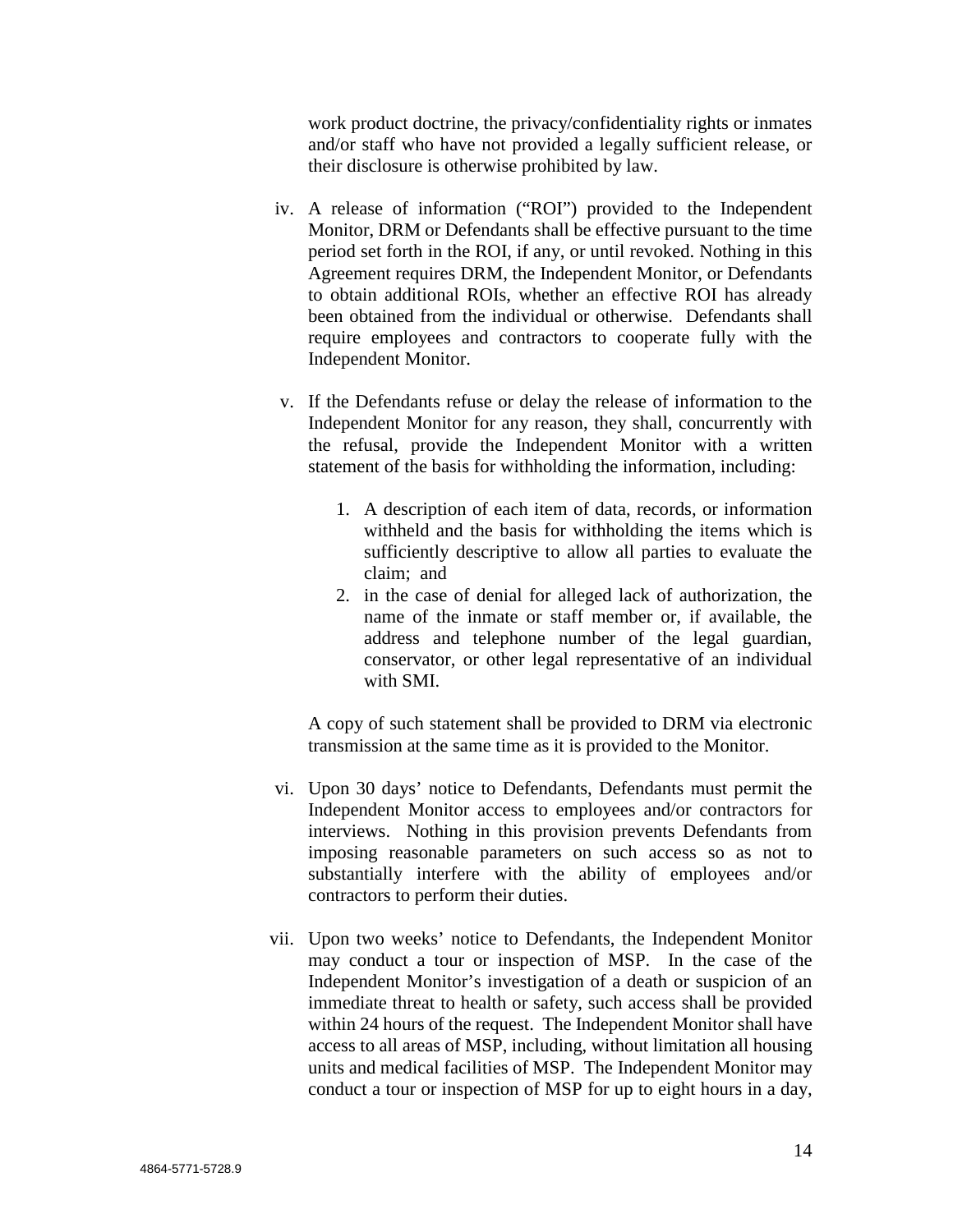up to 12 separate days during each 12-month period of the Independent Monitor's appointment. The days may, but need not, run consecutively. The Independent Monitor may interview inmates during the tours or inspections of MSP.

- viii. The Independent Monitor shall provide to all Parties a report outlining the Independent Monitor's assessment of Defendants' compliance with the terms of this Agreement, as follows: (A) within 90 days after the commencement of the Initial Term, and (B) every six months thereafter for as long as the Independent Monitor serves in that capacity. In any given reporting period other than the initial 90-day period, the Independent Monitor shall provide draft reports to the Parties no fewer than 30 days prior to the issuance of the final report for that reporting period. The parties shall provide comments, if any, to Monitor within ten (10) business days of receipt of the draft.
	- ix. For the duration of the monitoring period, Defendants shall report inmate deaths to DRM and the Independent Monitor within 24 hours after notifying the inmate's next of kin of the death. Defendants shall also provide to DRM and Independent Monitor any incident reports, medical records, and any medical and/or mental health reports of the inmate created within 60 days of the inmate's death, provided Defendants may withhold or redact documents that implicate the privacy or confidentiality rights of inmates who are not DRM constituents and who have not provided a ROI to either DRM or the Independent Monitor, and may withhold or redact quality assurance data that is protected from disclosure by law.
	- x. Nothing in this Agreement waives, alters, amends, or delegates to the Independent Monitor DRM's statutory authority to monitor DOC or MSP, access people with disabilities and their records, investigate allegations of abuse and neglect against individuals with disabilities, or create and publish reports about its work. DRM's access authority is independent of that of the Independent Monitor.
	- xi. In the event the Independent Monitor cannot proceed with the Independent Monitor's duties, the Independent Monitor shall promptly notify the Parties in writing and shall continue to serve as Independent Monitor until the earlier of (A) 30 days from the date of service of written notice on the parties of the Independent Monitor's withdrawal, and (B) appointment of a replacement Independent Monitor. The Parties must agree to the selection of a replacement Independent Monitor within 30 days of receipt of written notice from the Independent Monitor. If no agreement can be made, the Parties may each submit two candidates to a designated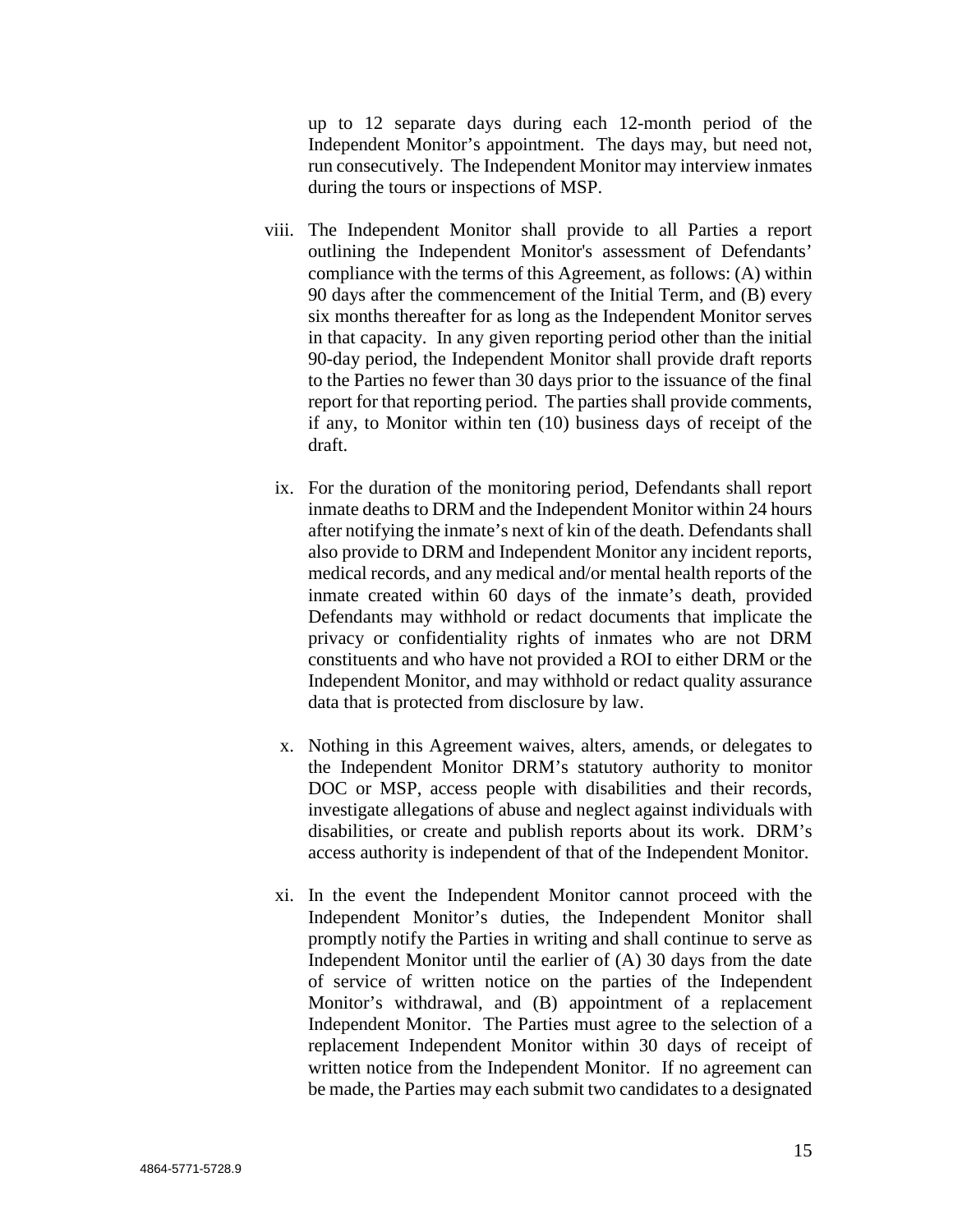third-party neutral, who will select the replacement Independent Monitor.

- xii. Neither Party may unilaterally terminate the Independent Monitor. The Independent Monitor may be terminated by agreement of the Parties.
- xiii. In the event that the Independent Monitor alleges that Defendants have failed to substantially comply in some significant respect with this Agreement or the terms of the separate agreement with the Independent Monitor, the Independent Monitor shall provide Defendants and DRM with a written statement describing the alleged non-compliance. Defendants shall provide a written statement responding to same, with a copy to be served on DRM, within ten (10) business days from receipt of the Independent Monitor's statement.
- xiv. If, the Independent Monitor is not satisfied by the Defendants' written response, the Independent Monitor will so notify the Parties in writing within ten (10) business days from receipt of Defendants' response, and shall state the reason(s) for that conclusion.

### **XI. DISMISSAL OF THE LAWSUIT**

- a. Within five (5) business days of the date of the execution of an agreement to retain the Independent Monitor, DRM shall prepare, and the Parties shall file, a stipulation for dismissal of the Lawsuit, with prejudice and without any award of costs to either party.
- b. The Parties will cooperate to prepare and file any necessary motions to continue the deadlines and trial dates set forth in the Court's Order dated September 8, 2020 (Docket No. 61 in the Lawsuit), the Court's Order dated October 16, 2019 (Docket No. 48 in the Lawsuit) to the extent the deadlines in such Order remain applicable, and any other deadlines under the Federal Rules of Civil Procedure, the Court's local rules, or other applicable order, rule, or regulation.

### **XII. MISCELLANEOUS PROVISIONS**

- a. This Agreement is not contingent on Defendants receiving funding or any other contingencies.
- b. The Defendants, as representatives of an administrative agency of the State of Montana, and the signatories of this Agreement have full authority to enter into this Agreement on behalf of their respective agencies. The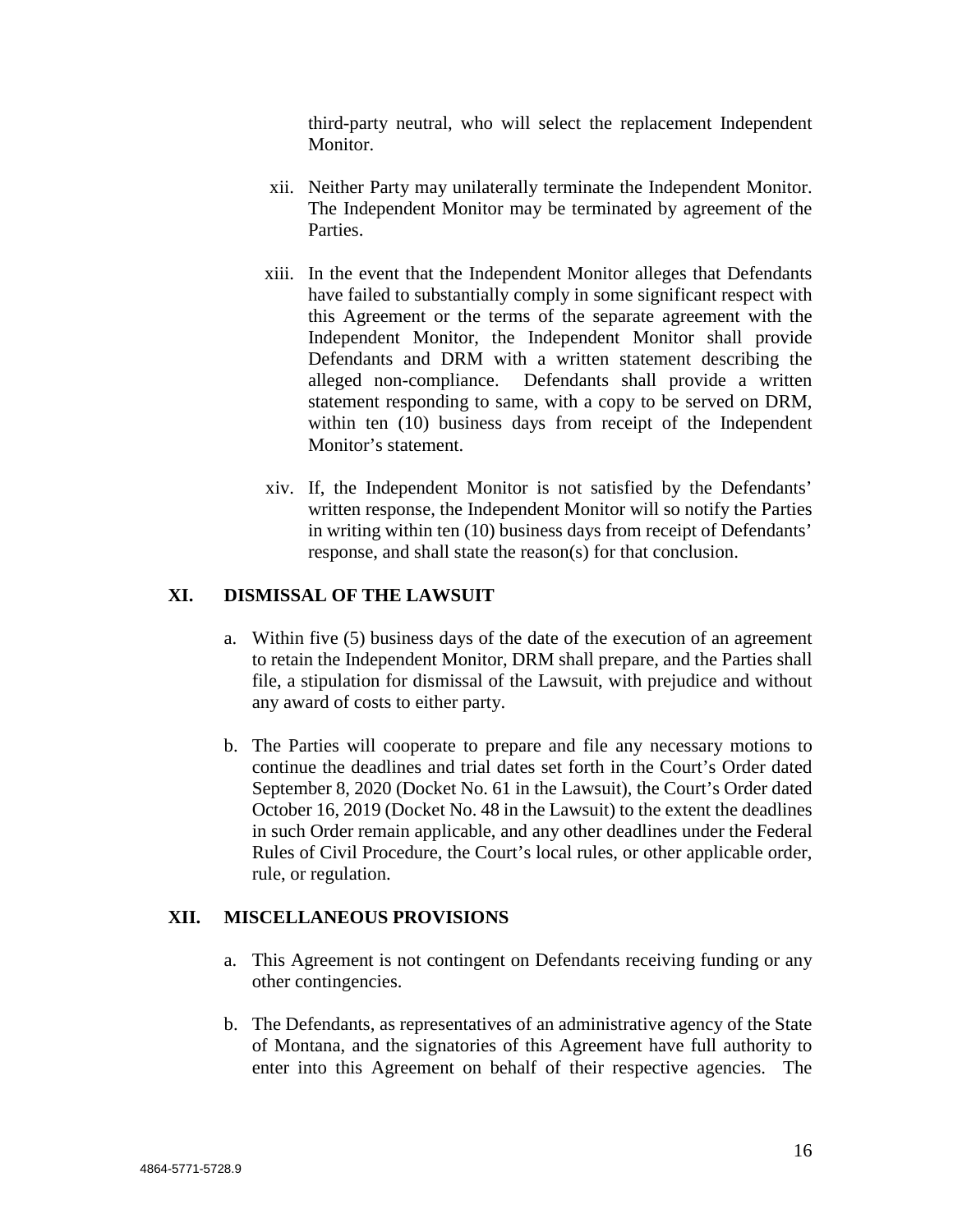signatories of this Agreement on behalf of DRM have full authority to execute this Agreement on behalf of DRM.

c. Any notice required by this Agreement between the Parties must be in writing and shall be deemed given if delivered personally, including, but not limited to, by courier, by registered or certified mail (return receipt requested), or by e-mail (with receipt of confirmation) ("Notice"). Such Notice shall be deemed received on the date of personal delivery or e-mail and on the third business day following the date on which the notice is mailed by certified or registered mail. Any Notice under this paragraph shall be addressed to the respective Party at the following addresses or such other addresses that the Party has given written notice in accordance with the provisions of this paragraph:

> DRM: Disability Rights Montana, Inc. Attn: Executive Director 1022 Chestnut Street Helena, MT 59601

with a courtesy copy that shall not constitute notice to:

Foley & Lardner LLP Attn: Attorney Matthew D. Lee 150 East Gilman Street Madison, WI 53703

Defendant(s): Montana Department of Corrections 5 S Last Chance Gulch St. Helena, MT 59620

Montana State Prison 400 Conley Lake Rd. Deer Lodge, MT 59722

with a courtesy copy that shall not constitute notice to:

Thomas J. Leonard Boone Karlberg 201 West Main, Suite 300 Missoula, MT 59802

d. This Agreement represents the entire Agreement between the Parties with regard to the matters set forth herein, and is binding upon and inures to the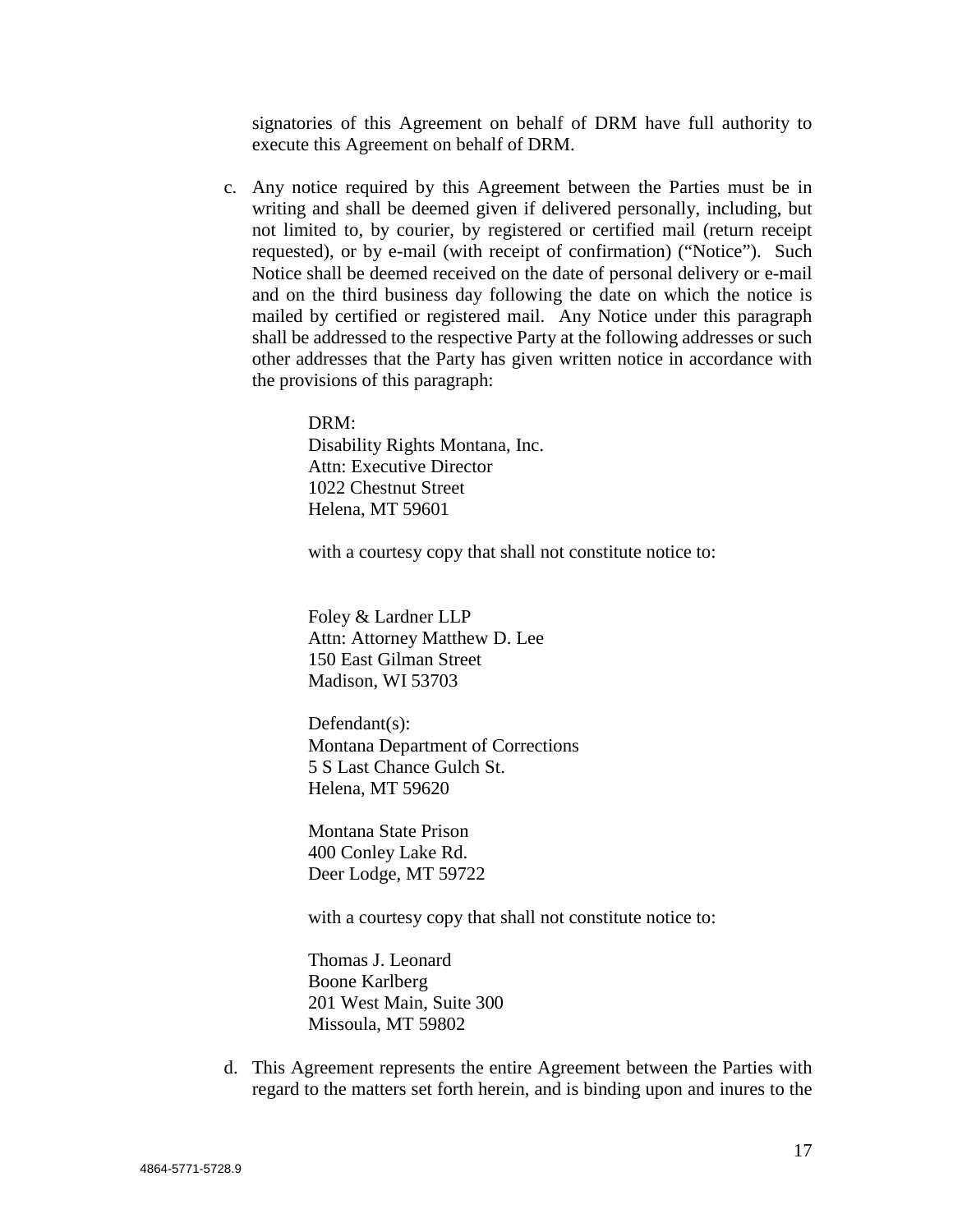benefit of the successors and assigns of each, including all successors holding either Gootkin or Salmonsen's respective official positions.

- e. This Agreement may be amended only by a written instrument executed by all of the Parties or their successors or authorized representatives.
- f. The Parties each acknowledge that they have read and understand this Agreement, and that they have had the benefit of advice and counsel from attorneys of their own choosing.
- g. In entering into this Agreement, DRM acknowledges and understands that each Defendant is entering into this Agreement with no admission of any liability.
- h. This Agreement has been drafted with the assistance of counsel for each Party and shall not be construed in favor of or against any Party.
- i. Time is of the essence in the performance of this Agreement.
- j. In the event of proceedings to enforce any portion of this Agreement, the prevailing Party shall be entitled to reasonable attorney's fees and costs.
- k. If, subsequent to the Effective Date of this Agreement, any provision or term of this Agreement is held to be invalid, illegal, unenforceable or in conflict with the law in any jurisdiction, the validity and legality of the remaining provisions will not be affected or impaired thereby.
- l. This Agreement may be executed in counterparts, and a facsimile or .pdf signature shall be deemed to be, and shall have the same force and effect as, an original signature.
- m. Nothing in this Agreement precludes, diminishes, or restricts any authority granted to DRM by federal or state law as the protection and advocacy organization in Montana for persons with disabilities, including Serious Mental Illness.
- n. This Agreement is governed by the laws of the State of Montana, and the Parties agree that the district courts of Montana shall have exclusive jurisdiction over any dispute arising under this Agreement. The Parties consent to the personal jurisdiction of the district courts of Montana in any dispute arising under this Agreement.

#### **[signatures on next page]**